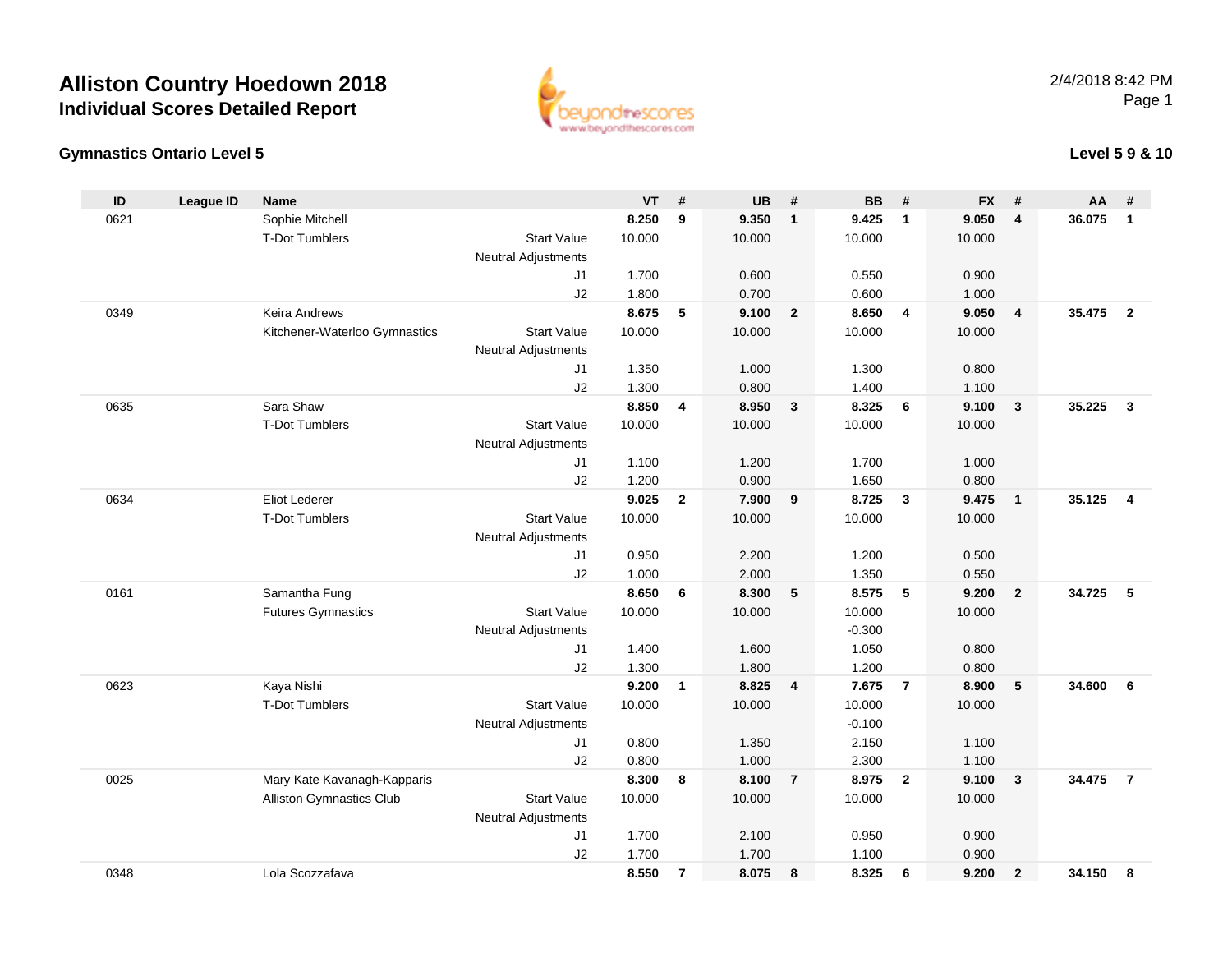

2/4/2018 8:42 PMPage 2

|      | Kitchener-Waterloo Gymnastics | Start Value<br><b>Neutral Adjustments</b> | 10.000 |   | 10.000    | 10.000   |     | 10.000 |     |        |   |
|------|-------------------------------|-------------------------------------------|--------|---|-----------|----------|-----|--------|-----|--------|---|
|      |                               | J1                                        | .400   |   | 2.000     | 1.600    |     | 0.750  |     |        |   |
|      |                               | J2                                        | .500   |   | 1.850     | 1.750    |     | 0.850  |     |        |   |
| 0381 | Ava Rouse                     |                                           | 8.950  | 3 | $8.225$ 6 | 7.500    | - 8 | 8.800  | - 6 | 33.475 | 9 |
|      | Mariposa                      | <b>Start Value</b>                        | 10.000 |   | 10.000    | 10.000   |     | 10.000 |     |        |   |
|      |                               | <b>Neutral Adjustments</b>                |        |   |           | $-0.100$ |     |        |     |        |   |
|      |                               | J1                                        | 000، ا |   | 1.950     | 2.400    |     | 1.100  |     |        |   |
|      |                               | J2                                        | .100   |   | 1.600     | 2.400    |     | 1.300  |     |        |   |

#### **Gymnastics Ontario Level 5**

| ID   | <b>League ID</b> | <b>Name</b>               |                            | <b>VT</b> | #            | <b>UB</b> | #              | <b>BB</b> | #              | <b>FX</b> | #              | $AA$ # |                |
|------|------------------|---------------------------|----------------------------|-----------|--------------|-----------|----------------|-----------|----------------|-----------|----------------|--------|----------------|
| 0237 |                  | Victoria Troia            |                            | 8.900     | 3            | 9.050     | 3              | 9.150     | $\overline{4}$ | 9.475     | $\mathbf{1}$   | 36.575 | 1              |
|      |                  | Gyros Gymnastics          | <b>Start Value</b>         | 10.000    |              | 10.000    |                | 10.000    |                | 10.000    |                |        |                |
|      |                  |                           | <b>Neutral Adjustments</b> |           |              |           |                |           |                |           |                |        |                |
|      |                  |                           | J1                         | 1.100     |              | 0.900     |                | 0.700     |                | 0.550     |                |        |                |
|      |                  |                           | J2                         | 1.100     |              | 1.000     |                | 1.000     |                | 0.500     |                |        |                |
| 0166 |                  | Tessa Chan                |                            | 8.800     | 4            | 8.900     | 5              | 9.250     | $\mathbf{3}$   | 9.375     | $\overline{4}$ | 36.325 | $\overline{2}$ |
|      |                  | <b>Futures Gymnastics</b> | <b>Start Value</b>         | 10.000    |              | 10.000    |                | 10.000    |                | 10.000    |                |        |                |
|      |                  |                           | <b>Neutral Adjustments</b> |           |              |           |                |           |                |           |                |        |                |
|      |                  |                           | J <sub>1</sub>             | 1.100     |              | 1.100     |                | 0.700     |                | 0.600     |                |        |                |
|      |                  |                           | J <sub>2</sub>             | 1.300     |              | 1.100     |                | 0.800     |                | 0.650     |                |        |                |
| 0164 |                  | Cassandra Ross            |                            | 9.050     | 1            | 8.425     | 8              | 9.400     | $\mathbf 1$    | 9.300     | 5              | 36.175 | 3              |
|      |                  | <b>Futures Gymnastics</b> | <b>Start Value</b>         | 10.000    |              | 10.000    |                | 10.000    |                | 10.000    |                |        |                |
|      |                  |                           | <b>Neutral Adjustments</b> |           |              |           |                |           |                |           |                |        |                |
|      |                  |                           | J <sub>1</sub>             | 1.000     |              | 1.500     |                | 0.600     |                | 0.700     |                |        |                |
|      |                  |                           | J <sub>2</sub>             | 0.900     |              | 1.650     |                | 0.600     |                | 0.700     |                |        |                |
| 0633 |                  | Marlee Lutterman          |                            | 8.725     | 6            | 8.700     | $\overline{7}$ | 9.325     | $\overline{2}$ | 9.425     | 3              | 36.175 | 3              |
|      |                  | <b>T-Dot Tumblers</b>     | <b>Start Value</b>         | 10.000    |              | 10.000    |                | 10.000    |                | 10.000    |                |        |                |
|      |                  |                           | <b>Neutral Adjustments</b> |           |              |           |                |           |                |           |                |        |                |
|      |                  |                           | J <sub>1</sub>             | 1.250     |              | 1.500     |                | 0.700     |                | 0.600     |                |        |                |
|      |                  |                           | J2                         | 1.300     |              | 1.100     |                | 0.650     |                | 0.550     |                |        |                |
| 0235 |                  | Danielle Sugarman         |                            | 8.750     | 5            | 9.500     | $\overline{1}$ | 8.550     | - 9            | 9.175     | 8              | 35.975 | $\overline{4}$ |
|      |                  | <b>Gyros Gymnastics</b>   | <b>Start Value</b>         | 10.000    |              | 10.000    |                | 10.000    |                | 10.000    |                |        |                |
|      |                  |                           | <b>Neutral Adjustments</b> |           |              |           |                |           |                |           |                |        |                |
|      |                  |                           | J <sub>1</sub>             | 1.150     |              | 0.500     |                | 1.500     |                | 0.800     |                |        |                |
|      |                  |                           | J2                         | 1.350     |              | 0.500     |                | 1.400     |                | 0.850     |                |        |                |
| 0236 |                  | Izzy Galansky             |                            | 8.950     | $\mathbf{2}$ | 9.450     | $\overline{2}$ | 7.700     | 11             | 9.450     | $\overline{2}$ | 35.550 | 5              |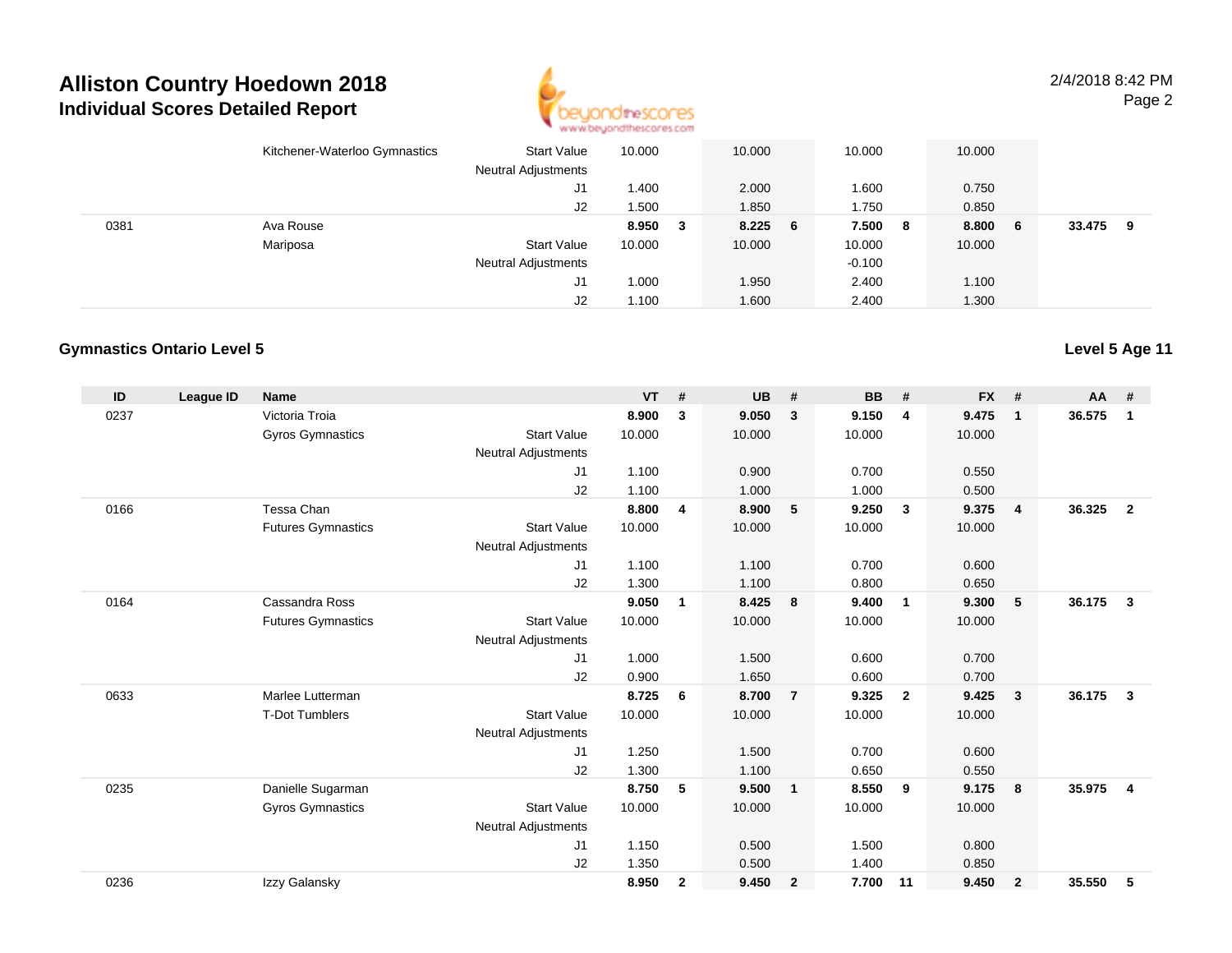

|      | <b>Gyros Gymnastics</b>    | <b>Start Value</b>         | 10.000 |                | 10.000   |   | 10.000   |                 | 10.000   |                |           |                |
|------|----------------------------|----------------------------|--------|----------------|----------|---|----------|-----------------|----------|----------------|-----------|----------------|
|      |                            | <b>Neutral Adjustments</b> |        |                |          |   | $-0.300$ |                 |          |                |           |                |
|      |                            | J <sub>1</sub>             | 1.100  |                | 0.500    |   | 2.100    |                 | 0.500    |                |           |                |
|      |                            | J2                         | 1.000  |                | 0.600    |   | 1.900    |                 | 0.600    |                |           |                |
| 0234 | Jamie Wagman               |                            | 8.725  | 6              | 8.900    | 5 | 9.000    | 6               | 8.775    | 11             | 35.400    | 6              |
|      | <b>Gyros Gymnastics</b>    | <b>Start Value</b>         | 10.000 |                | 10.000   |   | 10.000   |                 | 10.000   |                |           |                |
|      |                            | <b>Neutral Adjustments</b> |        |                |          |   |          |                 |          |                |           |                |
|      |                            | J1                         | 1.300  |                | 1.100    |   | 1.000    |                 | 1.300    |                |           |                |
|      |                            | J2                         | 1.250  |                | 1.100    |   | 1.000    |                 | 1.150    |                |           |                |
| 0461 | Chloe Salerno              |                            | 8.625  | $\overline{7}$ | 8.800    | 6 | 8.700    | $\overline{7}$  | 9.075    | 9              | 35.200    | $\overline{7}$ |
|      | <b>Northern Stars</b>      | <b>Start Value</b>         | 10.000 |                | 10.000   |   | 10.000   |                 | 10.000   |                |           |                |
|      |                            | <b>Neutral Adjustments</b> |        |                |          |   |          |                 |          |                |           |                |
|      |                            | J1                         | 1.400  |                | 1.300    |   | 1.300    |                 | 0.850    |                |           |                |
|      |                            | J2                         | 1.350  |                | 1.100    |   | 1.300    |                 | 1.000    |                |           |                |
| 0165 | Hailey Vynychenko          |                            | 8.625  | $\overline{7}$ | 8.800    | 6 | 8.700    | $\overline{7}$  | 9.050    | 10             | 35.175    | 8              |
|      | <b>Futures Gymnastics</b>  | <b>Start Value</b>         | 10.000 |                | 10.000   |   | 10.000   |                 | 10.000   |                |           |                |
|      |                            | Neutral Adjustments        |        |                |          |   |          |                 |          |                |           |                |
|      |                            | J1                         | 1.450  |                | 1.200    |   | 1.200    |                 | 0.900    |                |           |                |
|      |                            | J2                         | 1.300  |                | 1.200    |   | 1.400    |                 | 1.000    |                |           |                |
| 0467 | <b>Maggie Maltby</b>       |                            | 8.550  | 8              | 8.300    | 9 | 8.675    | 8               | 9.250    | 6              | 34.775    | 9              |
|      | Northern Stars             | <b>Start Value</b>         | 10.000 |                | 10.000   |   | 10.000   |                 | 10.000   |                |           |                |
|      |                            | Neutral Adjustments        |        |                |          |   |          |                 |          |                |           |                |
|      |                            | J1                         | 1.500  |                | 1.800    |   | 1.300    |                 | 0.700    |                |           |                |
|      |                            | J2                         | 1.400  |                | 1.600    |   | 1.350    |                 | 0.800    |                |           |                |
| 0160 | Luna Bruno-Jackson         |                            | 8.300  | 9              | 8.950    | 4 | 8.275    | 10              | 9.225    | $\overline{7}$ | 34.750    | 10             |
|      | <b>Futures Gymnastics</b>  | <b>Start Value</b>         | 10.000 |                | 10.000   |   | 10.000   |                 | 10.000   |                |           |                |
|      |                            | <b>Neutral Adjustments</b> |        |                |          |   |          |                 |          |                |           |                |
|      |                            | J1                         | 1.700  |                | 1.100    |   | 1.800    |                 | 0.750    |                |           |                |
|      |                            | J2                         | 1.700  |                | 1.000    |   | 1.650    |                 | 0.800    |                |           |                |
| 0129 | Elisha Atyeo               |                            | 8.750  | 5              | 7.750 10 |   | 9.100    | $5\phantom{.0}$ | 8.575 12 |                | 34.175 11 |                |
|      |                            | <b>Start Value</b>         |        |                |          |   |          |                 |          |                |           |                |
|      | Flip 'n' Wicked Gymnastics |                            | 10.000 |                | 10.000   |   | 10.000   |                 | 10.000   |                |           |                |
|      |                            | <b>Neutral Adjustments</b> |        |                |          |   |          |                 |          |                |           |                |
|      |                            | J1                         | 1.300  |                | 2.200    |   | 0.800    |                 | 1.500    |                |           |                |
|      |                            | J2                         | 1.200  |                | 2.300    |   | 1.000    |                 | 1.350    |                |           |                |

**Gymnastics Ontario Level 5**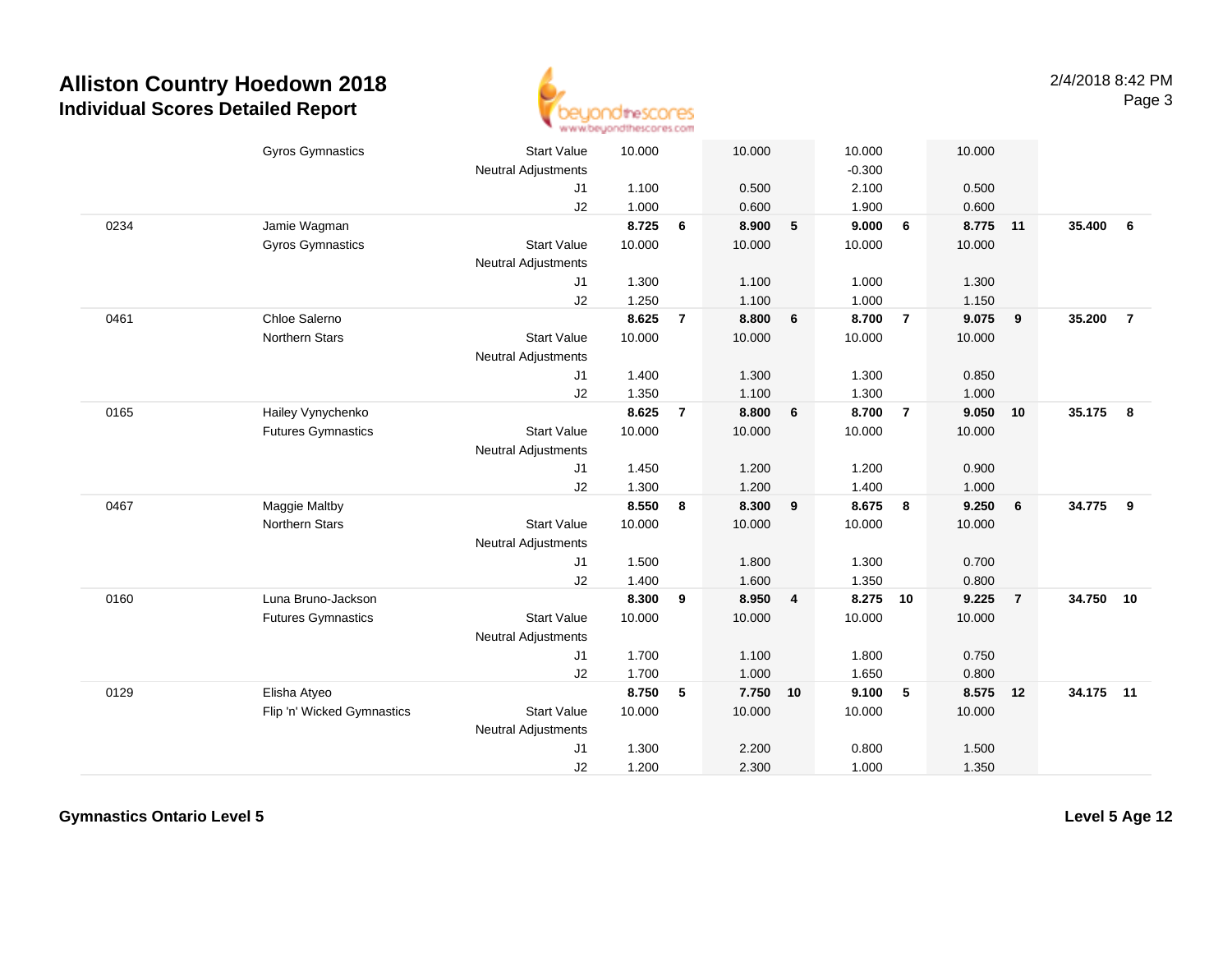

|      |                  |                                 |                                  | an an aaronadhouse and subserve |                         |           |                         |           |                         |           |                |        |                         |
|------|------------------|---------------------------------|----------------------------------|---------------------------------|-------------------------|-----------|-------------------------|-----------|-------------------------|-----------|----------------|--------|-------------------------|
| ID   | <b>League ID</b> | Name                            |                                  | <b>VT</b>                       | #                       | <b>UB</b> | #                       | <b>BB</b> | #                       | <b>FX</b> | #              | AA     | #                       |
| 0332 |                  | Victoria Bowes                  |                                  | 9.100                           | $\overline{\mathbf{4}}$ | 9.000     | $\mathbf{2}$            | 9.450     | $\overline{2}$          | 9.250     | 5              | 36.800 | $\mathbf{1}$            |
|      |                  | Kitchener-Waterloo Gymnastics   | <b>Start Value</b>               | 10.000                          |                         | 10.000    |                         | 10.000    |                         | 10.000    |                |        |                         |
|      |                  |                                 | Neutral Adjustments              |                                 |                         |           |                         |           |                         |           |                |        |                         |
|      |                  |                                 | J1                               | 0.850                           |                         | 1.100     |                         | 0.500     |                         | 0.650     |                |        |                         |
|      |                  |                                 | J2                               | 0.950                           |                         | 0.900     |                         | 0.600     |                         | 0.850     |                |        |                         |
| 0231 |                  | Alexa Kazaz                     |                                  | 9.400                           | $\mathbf{1}$            | 8.800     | $\overline{4}$          | 9.175     | $\overline{\mathbf{4}}$ | 9.350     | $\mathbf{3}$   | 36.725 | $\overline{2}$          |
|      |                  | <b>Gyros Gymnastics</b>         | <b>Start Value</b>               | 10.000                          |                         | 10.000    |                         | 10.000    |                         | 10.000    |                |        |                         |
|      |                  |                                 | <b>Neutral Adjustments</b>       |                                 |                         |           |                         |           |                         |           |                |        |                         |
|      |                  |                                 | J1                               | 0.600                           |                         | 1.300     |                         | 0.750     |                         | 0.700     |                |        |                         |
|      |                  |                                 | J2                               | 0.600                           |                         | 1.100     |                         | 0.900     |                         | 0.600     |                |        |                         |
| 0230 |                  | Avery Wolfe-Herman              |                                  | 8.900                           | 5                       | 8.950     | $\mathbf{3}$            | 9.475     | $\overline{\mathbf{1}}$ | 9.375     | $\overline{2}$ | 36.700 | $\mathbf{3}$            |
|      |                  | <b>Gyros Gymnastics</b>         | <b>Start Value</b>               | 10.000                          |                         | 10.000    |                         | 10.000    |                         | 10.000    |                |        |                         |
|      |                  |                                 | Neutral Adjustments              |                                 |                         |           |                         |           |                         |           |                |        |                         |
|      |                  |                                 | J1                               | 1.000                           |                         | 0.900     |                         | 0.450     |                         | 0.550     |                |        |                         |
|      |                  |                                 | J2                               | 1.200                           |                         | 1.200     |                         | 0.600     |                         | 0.700     |                |        |                         |
| 0215 |                  | Julia McCutcheon                |                                  | 9.175                           | $\overline{2}$          | 8.500     | $\overline{7}$          | 8.975     | 5                       | 9.400     | $\overline{1}$ | 36.050 | $\overline{\mathbf{4}}$ |
|      |                  | Georgian Bay Phoenix Gymnastics | <b>Start Value</b>               | 10.000                          |                         | 10.000    |                         | 10.000    |                         | 10.000    |                |        |                         |
|      |                  |                                 | Neutral Adjustments              |                                 |                         |           |                         |           |                         |           |                |        |                         |
|      |                  |                                 | J1                               | 0.800                           |                         | 1.600     |                         | 1.000     |                         | 0.600     |                |        |                         |
|      |                  |                                 | J2                               | 0.850                           |                         | 1.400     |                         | 1.050     |                         | 0.600     |                |        |                         |
| 0011 |                  | <b>Rachel Butcher</b>           |                                  | 8.750                           | 8                       | 8.800     | $\overline{\mathbf{4}}$ | 8.850     | 6                       | 9.225     | 6              | 35.625 | 5                       |
|      |                  | <b>Alliston Gymnastics Club</b> | <b>Start Value</b>               | 10.000                          |                         | 10.000    |                         | 10.000    |                         | 10.000    |                |        |                         |
|      |                  |                                 | <b>Neutral Adjustments</b>       |                                 |                         |           |                         |           |                         |           |                |        |                         |
|      |                  |                                 | J1                               | 1.200                           |                         | 1.300     |                         | 1.000     |                         | 0.750     |                |        |                         |
|      |                  |                                 | J2                               | 1.300                           |                         | 1.100     |                         | 1.300     |                         | 0.800     |                |        |                         |
| 0464 |                  | Cadence Kearney                 |                                  | 8.825                           | $\overline{7}$          | 8.050     | - 9                     | 8.775     | $\overline{7}$          | 9.225     | 6              | 34.875 | 6                       |
|      |                  | Northern Stars                  | <b>Start Value</b>               | 10.000                          |                         | 10.000    |                         | 10.000    |                         | 10.000    |                |        |                         |
|      |                  |                                 | <b>Neutral Adjustments</b><br>J1 | 1.200                           |                         | 2.000     |                         | 1.200     |                         | 0.750     |                |        |                         |
|      |                  |                                 | J2                               | 1.150                           |                         | 1.900     |                         | 1.250     |                         | 0.800     |                |        |                         |
| 0361 |                  | Jada Downs                      |                                  | 8.875                           | 6                       | 8.750     | 5                       | 8.200     | 10                      | 9.000     | 10             | 34.825 | $\overline{7}$          |
|      |                  | Mariposa                        | <b>Start Value</b>               | 10.000                          |                         | 10.000    |                         | 10.000    |                         | 10.000    |                |        |                         |
|      |                  |                                 | <b>Neutral Adjustments</b>       |                                 |                         |           |                         |           |                         |           |                |        |                         |
|      |                  |                                 | J1                               | 1.200                           |                         | 1.300     |                         | 1.900     |                         | 0.900     |                |        |                         |
|      |                  |                                 | J2                               | 1.050                           |                         | 1.200     |                         | 1.700     |                         | 1.100     |                |        |                         |
| 0575 |                  | Natalie Sydie                   |                                  | 8.875                           | 6                       | 8.000     | 10                      | 8.700     | 8                       | 9.200     | $\overline{7}$ | 34.775 | 8                       |
|      |                  | <b>Pulsars Gymnastics Club</b>  | <b>Start Value</b>               | 10.000                          |                         | 10.000    |                         | 10.000    |                         | 10.000    |                |        |                         |
|      |                  |                                 | <b>Neutral Adjustments</b>       |                                 |                         |           |                         |           |                         |           |                |        |                         |
|      |                  |                                 | J1                               | 1.150                           |                         | 1.900     |                         | 1.200     |                         | 0.800     |                |        |                         |
|      |                  |                                 |                                  |                                 |                         |           |                         |           |                         |           |                |        |                         |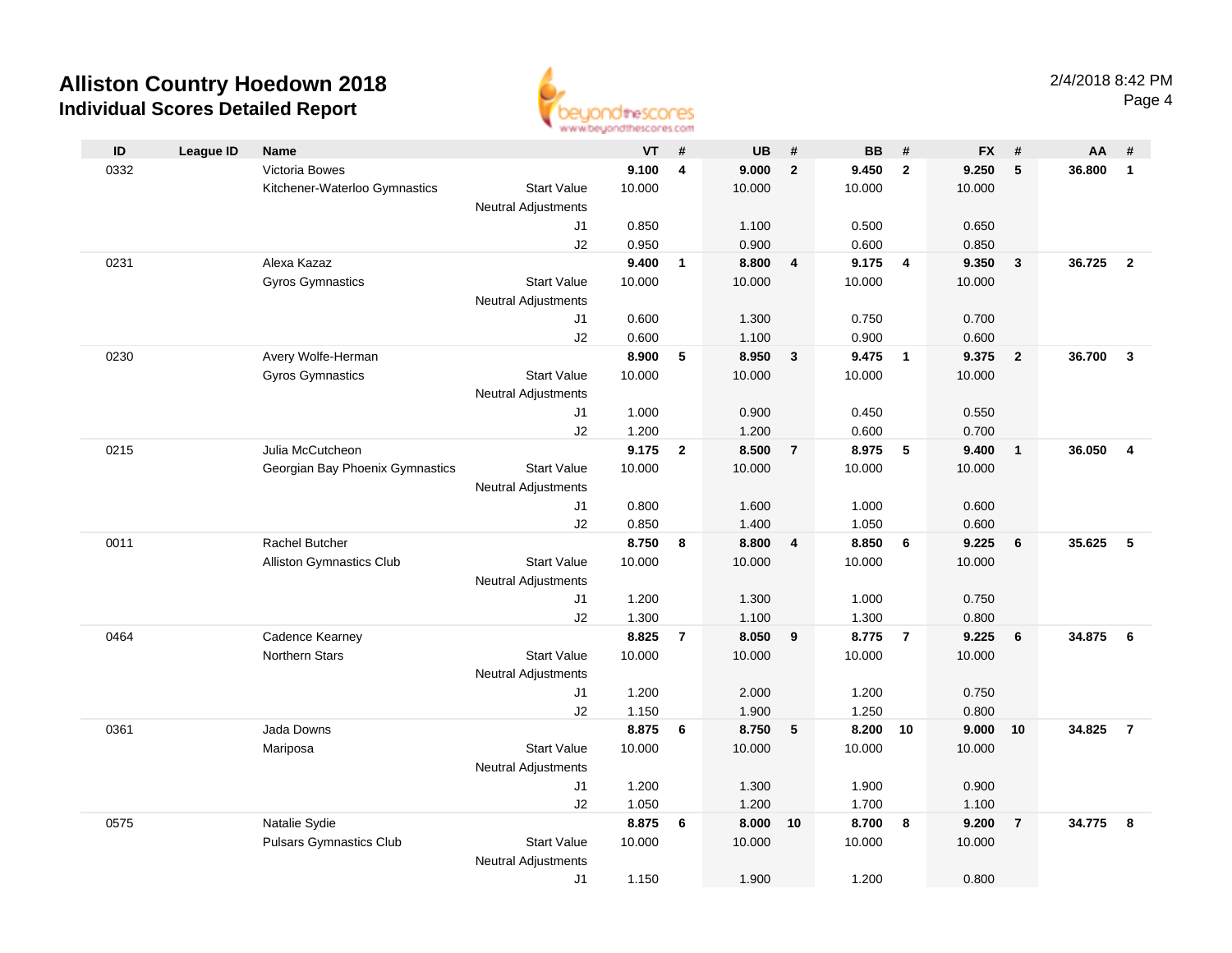

|      |                               | J2                         | 1.100  |              | 2.100     |              | 1.400  |              | 0.800  |                |           |    |
|------|-------------------------------|----------------------------|--------|--------------|-----------|--------------|--------|--------------|--------|----------------|-----------|----|
| 0675 | Samantha Chin                 |                            | 9.150  | $\mathbf{3}$ | 8.150     | 8            | 7.950  | 11           | 9.300  | $\overline{4}$ | 34.550    | 9  |
|      | <b>TGI</b>                    | <b>Start Value</b>         | 10.000 |              | 10.000    |              | 10.000 |              | 10.000 |                |           |    |
|      |                               | Neutral Adjustments        |        |              |           |              |        |              |        |                |           |    |
|      |                               | J1                         | 0.800  |              | 1.900     |              | 1.950  |              | 0.700  |                |           |    |
|      |                               | J2                         | 0.900  |              | 1.800     |              | 2.150  |              | 0.700  |                |           |    |
| 0648 | Corina Ross                   |                            | 8.750  | 8            | 8.600     | 6            | 7.825  | 13           | 9.050  | 9              | 34.225    | 10 |
|      | TGI                           | <b>Start Value</b>         | 10.000 |              | 10.000    |              | 10.000 |              | 10.000 |                |           |    |
|      |                               | Neutral Adjustments        |        |              |           |              |        |              |        |                |           |    |
|      |                               | J1                         | 1.250  |              | 1.600     |              | 2.250  |              | 1.000  |                |           |    |
|      |                               | J2                         | 1.250  |              | 1.200     |              | 2.100  |              | 0.900  |                |           |    |
| 0280 | Alexia Ferguson               |                            | 8.650  | 9            | 7.550     | 11           | 7.925  | 12           | 8.975  | 11             | 33.100 11 |    |
|      | Jungle Gym Gymnastics         | <b>Start Value</b>         | 10.000 |              | 10.000    |              | 10.000 |              | 10.000 |                |           |    |
|      |                               | <b>Neutral Adjustments</b> |        |              |           |              |        |              |        |                |           |    |
|      |                               | J1                         | 1.300  |              | 2.600     |              | 2.050  |              | 0.950  |                |           |    |
|      |                               | J2                         | 1.400  |              | 2.300     |              | 2.100  |              | 1.100  |                |           |    |
| 0163 | Corynn Fowler                 |                            | 9.150  | 3            | 9.150     | $\mathbf{1}$ | 9.300  | $\mathbf{3}$ | X.XXX  | $\sim$         | 27.600 12 |    |
|      | <b>Futures Gymnastics</b>     | <b>Start Value</b>         | 10.000 |              | 10.000    |              | 10.000 |              |        |                |           |    |
|      |                               | <b>Neutral Adjustments</b> |        |              |           |              |        |              |        |                |           |    |
|      |                               | J1                         | 0.800  |              | 0.950     |              | 0.650  |              |        |                |           |    |
|      |                               | J2                         | 0.900  |              | 0.750     |              | 0.750  |              |        |                |           |    |
| 0351 | Alyssa Shoemaker              |                            | 8.625  | 10           | $X.XXX$ - |              | 8.400  | 9            | 9.100  | $\bf{8}$       | 26.125    | 13 |
|      | Kitchener-Waterloo Gymnastics | <b>Start Value</b>         | 10.000 |              |           |              | 10.000 |              | 10.000 |                |           |    |
|      |                               | <b>Neutral Adjustments</b> |        |              |           |              |        |              |        |                |           |    |
|      |                               | J1                         | 1.450  |              |           |              | 1.500  |              | 1.000  |                |           |    |
|      |                               | J <sub>2</sub>             | 1.300  |              |           |              | 1.700  |              | 0.800  |                |           |    |

#### **Gymnastics Ontario Level 5**

| ID   | League ID | <b>Name</b>                |                            | $VT$ # |                | <b>UB</b> | - # | <b>BB</b> | -#                      | <b>FX</b> | #              | $AA$ # |                |
|------|-----------|----------------------------|----------------------------|--------|----------------|-----------|-----|-----------|-------------------------|-----------|----------------|--------|----------------|
| 0362 |           | Victoria Clarke            |                            | 9.075  | $\overline{2}$ | 7.900 2   |     | 8.325     | - 4                     | 9.225     | $\mathbf{3}$   | 34.525 |                |
|      |           | Mariposa                   | <b>Start Value</b>         | 10.000 |                | 10.000    |     | 10.000    |                         | 10.000    |                |        |                |
|      |           |                            | <b>Neutral Adjustments</b> |        |                |           |     |           |                         |           |                |        |                |
|      |           |                            | J1                         | .000   |                | 2.000     |     | 1.650     |                         | 0.800     |                |        |                |
|      |           |                            | J2                         | 0.850  |                | 2.200     |     | 1.700     |                         | 0.750     |                |        |                |
| 0130 |           | Grace Birnie               |                            | 8.975  | 4              | 7.100 4   |     | 8.525     | $\overline{\mathbf{2}}$ | 9.275     | $\overline{2}$ | 33.875 | $\overline{2}$ |
|      |           | Flip 'n' Wicked Gymnastics | <b>Start Value</b>         | 10.000 |                | 10.000    |     | 10.000    |                         | 10.000    |                |        |                |
|      |           |                            | <b>Neutral Adjustments</b> |        |                |           |     |           |                         |           |                |        |                |
|      |           |                            | J1                         | .100،  |                | 3.000     |     | 1.500     |                         | 0.650     |                |        |                |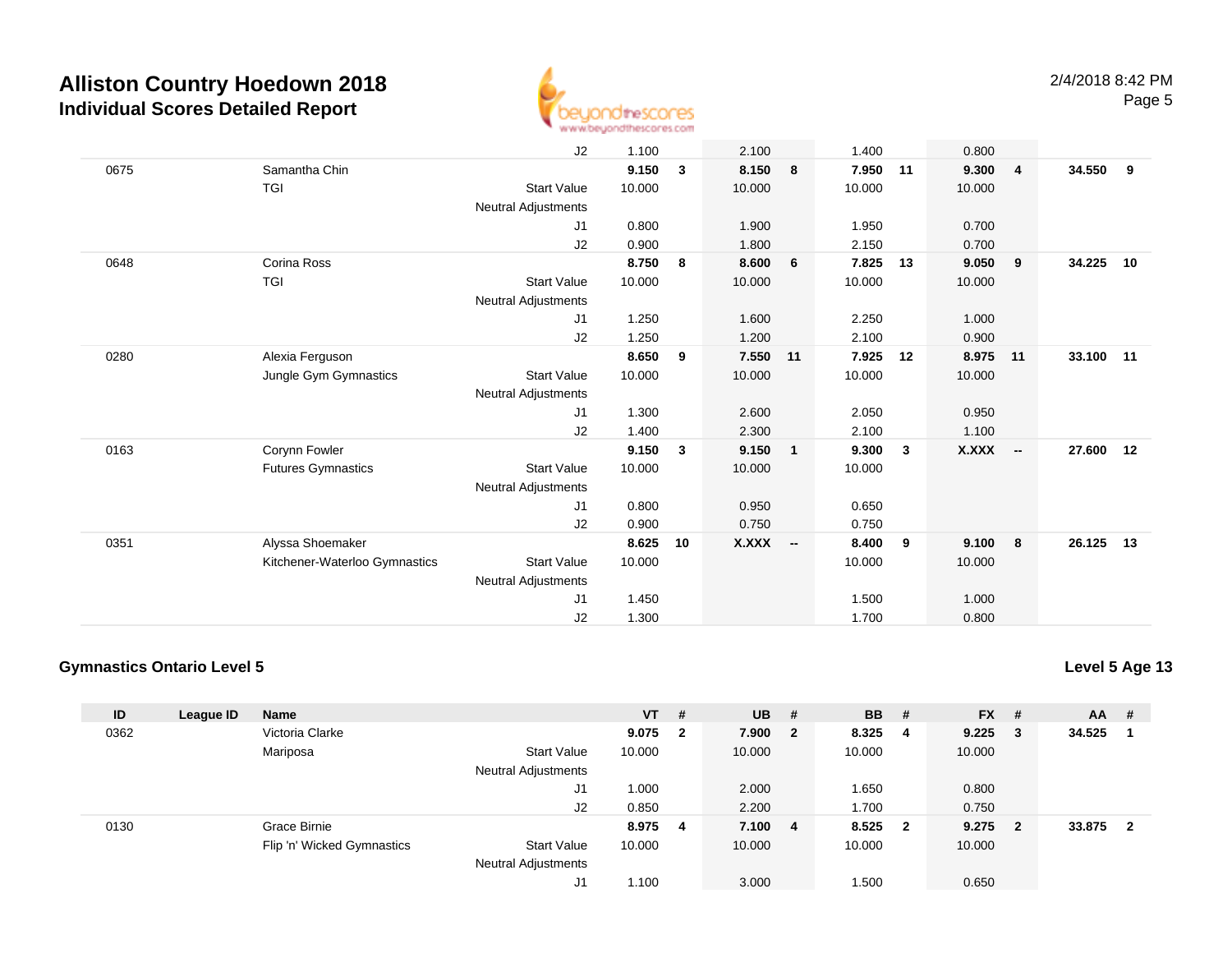

|      |                                | J2                         | 0.950  |             | 2.800   |    | 1.450  |                          | 0.800   |                |          |     |
|------|--------------------------------|----------------------------|--------|-------------|---------|----|--------|--------------------------|---------|----------------|----------|-----|
| 0469 | Karlene Gooch                  |                            | 9.025  | 3           | 7.100 4 |    | 8.375  | 3                        | 9.150 4 |                | 33.650 3 |     |
|      | Northern Stars                 | <b>Start Value</b>         | 10.000 |             | 10.000  |    | 10.000 |                          | 10.000  |                |          |     |
|      |                                | <b>Neutral Adjustments</b> |        |             |         |    |        |                          |         |                |          |     |
|      |                                | J <sub>1</sub>             | 1.000  |             | 3.000   |    | 1.700  |                          | 0.800   |                |          |     |
|      |                                | J2                         | 0.950  |             | 2.800   |    | 1.550  |                          | 0.900   |                |          |     |
| 0162 | Kai Daniel                     |                            | 9.425  | $\mathbf 1$ | 9.050   | -1 | X.XXX  | $\overline{\phantom{a}}$ | 9.300   | $\blacksquare$ | 27.775   | - 4 |
|      | <b>Futures Gymnastics</b>      | <b>Start Value</b>         | 10.000 |             | 10.000  |    |        |                          | 10.000  |                |          |     |
|      |                                | <b>Neutral Adjustments</b> |        |             |         |    |        |                          |         |                |          |     |
|      |                                | J <sub>1</sub>             | 0.600  |             | 1.100   |    |        |                          | 0.800   |                |          |     |
|      |                                | J2                         | 0.550  |             | 0.800   |    |        |                          | 0.600   |                |          |     |
| 0552 | Camille Jelinek                |                            | 0.000  | 5           | 7.450 3 |    | 9.125  | $\mathbf{1}$             | 8.000 5 |                | 24.575 5 |     |
|      | <b>Pulsars Gymnastics Club</b> | <b>Start Value</b>         | 0.000  |             | 10.000  |    | 10.000 |                          | 10.000  |                |          |     |
|      |                                | <b>Neutral Adjustments</b> |        |             |         |    |        |                          |         |                |          |     |
|      |                                | J <sub>1</sub>             | 0.000  |             | 2.500   |    | 0.850  |                          | 1.900   |                |          |     |
|      |                                | J2                         | 0.000  |             | 2.600   |    | 0.900  |                          | 2.100   |                |          |     |

### **Gymnastics Ontario Level 5**

| ID   | League ID | Name                          |                            | <b>VT</b> | #            | <b>UB</b> | #                       | <b>BB</b> | #            | <b>FX</b> | #              | $AA$ # |                |
|------|-----------|-------------------------------|----------------------------|-----------|--------------|-----------|-------------------------|-----------|--------------|-----------|----------------|--------|----------------|
| 0352 |           | Mackenzie Cameron             |                            | 9.525     | -1           | 9.575     | -1                      | 9.525     | -1           | 9.475     | 1              | 38.100 |                |
|      |           | Kitchener-Waterloo Gymnastics | <b>Start Value</b>         | 10.000    |              | 10.000    |                         | 10.000    |              | 10.000    |                |        |                |
|      |           |                               | <b>Neutral Adjustments</b> |           |              |           |                         |           |              |           |                |        |                |
|      |           |                               | J1                         | 0.550     |              | 0.450     |                         | 0.400     |              | 0.550     |                |        |                |
|      |           |                               | J2                         | 0.400     |              | 0.400     |                         | 0.550     |              | 0.500     |                |        |                |
| 0290 |           | Halle Bertrim                 |                            | 8.975     | 5            | 8.900     | $\overline{\mathbf{3}}$ | 8.825     | $\mathbf{2}$ | 9.325     | $\overline{2}$ | 36.025 | $\overline{2}$ |
|      |           | Jungle Gym Gymnastics         | <b>Start Value</b>         | 10.000    |              | 10.000    |                         | 10.000    |              | 10.000    |                |        |                |
|      |           |                               | Neutral Adjustments        |           |              |           |                         |           |              |           |                |        |                |
|      |           |                               | J1                         | 1.000     |              | 1.200     |                         | 1.250     |              | 0.650     |                |        |                |
|      |           |                               | J2                         | 1.050     |              | 1.000     |                         | 1.100     |              | 0.700     |                |        |                |
| 0733 |           | Kailyn Amey                   |                            | 9.375     | $\mathbf{2}$ | 9.050     | $\overline{\mathbf{2}}$ | 8.800     | -3           | 8.150     | 8              | 35.375 | 3              |
|      |           | Trillium GC                   | <b>Start Value</b>         | 10.000    |              | 10.000    |                         | 10.000    |              | 10.000    |                |        |                |
|      |           |                               | <b>Neutral Adjustments</b> |           |              |           |                         | $-0.100$  |              |           |                |        |                |
|      |           |                               | J1                         | 0.650     |              | 1.000     |                         | 0.950     |              | 1.800     |                |        |                |
|      |           |                               | J2                         | 0.600     |              | 0.900     |                         | 1.250     |              | 1.900     |                |        |                |
| 0570 |           | Piper Smith                   |                            | 9.025     | 4            | 8.550     | $\overline{4}$          | 8.200     | - 6          | 8.650     | $\overline{7}$ | 34.425 | 4              |
|      |           | Pulsars Gymnastics Club       | <b>Start Value</b>         | 10.000    |              | 10.000    |                         | 10.000    |              | 10.000    |                |        |                |
|      |           |                               | <b>Neutral Adjustments</b> |           |              |           |                         | $-0.100$  |              |           |                |        |                |
|      |           |                               | J <sub>1</sub>             | 0.950     |              | 1.600     |                         | 1.600     |              | 1.500     |                |        |                |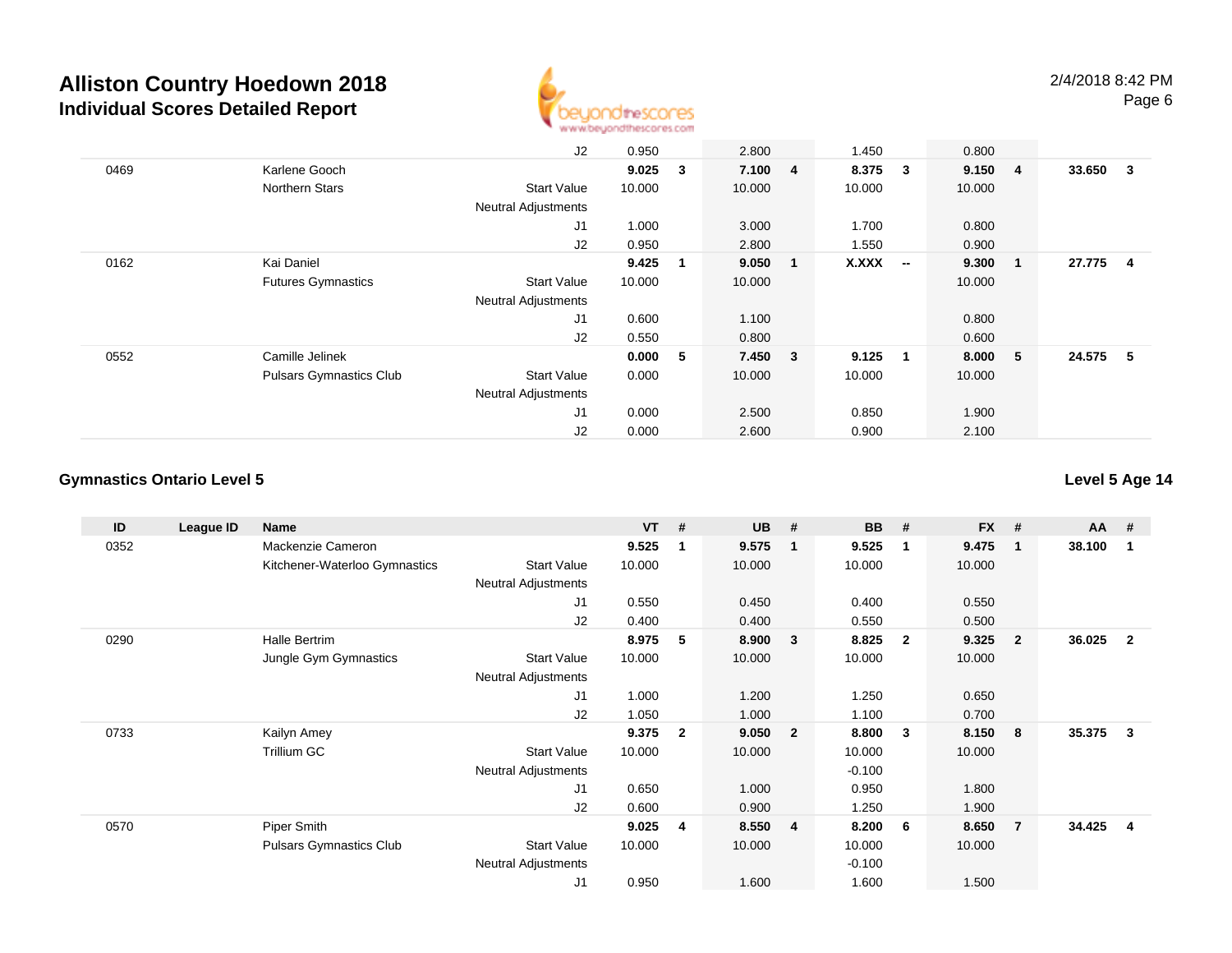

|      |                                    | J2                         | 1.000  |                | 1.300    |                | 1.800    |                | 1.200    |                         |        |                |
|------|------------------------------------|----------------------------|--------|----------------|----------|----------------|----------|----------------|----------|-------------------------|--------|----------------|
| 0558 | Vanessa Mathewson                  |                            | 9.150  | 3              | 8.350    | 5              | 7.825    | $\overline{7}$ | 8.950    | 5                       | 34.275 | - 5            |
|      | <b>Pulsars Gymnastics Club</b>     | <b>Start Value</b>         | 10.000 |                | 10.000   |                | 10.000   |                | 10.000   |                         |        |                |
|      |                                    | Neutral Adjustments        |        |                |          |                |          |                |          |                         |        |                |
|      |                                    | J1                         | 0.800  |                | 1.800    |                | 2.200    |                | 1.000    |                         |        |                |
|      |                                    | J2                         | 0.900  |                | 1.500    |                | 2.150    |                | 1.100    |                         |        |                |
| 0662 | Chiara Guiducci                    |                            | 8.925  | $\overline{7}$ | 8.150    | 6              | 7.825    | $\overline{7}$ | 8.900    | 6                       | 33.800 | - 6            |
|      | TGI                                | <b>Start Value</b>         | 10.000 |                | 10.000   |                | 10.000   |                | 10.000   |                         |        |                |
|      |                                    | Neutral Adjustments        |        |                |          |                | $-0.100$ |                |          |                         |        |                |
|      |                                    | J1                         | 1.100  |                | 2.000    |                | 2.150    |                | 1.100    |                         |        |                |
|      |                                    | J2                         | 1.050  |                | 1.700    |                | 2.000    |                | 1.100    |                         |        |                |
| 0123 | Michelle Tyutyunik                 |                            | 9.025  | 4              | 6.700    | 8              | 8.700    | $\overline{4}$ | 9.050    | $\overline{\mathbf{3}}$ | 33.475 | $\overline{7}$ |
|      | <b>Evolution Gymnastics Aurora</b> | <b>Start Value</b>         | 10.000 |                | 10.000   |                | 10.000   |                | 10.000   |                         |        |                |
|      |                                    | Neutral Adjustments        |        |                |          |                | $-0.100$ |                |          |                         |        |                |
|      |                                    | J1                         | 1.000  |                | 3.300    |                | 1.200    |                | 0.900    |                         |        |                |
|      |                                    | J2                         | 0.950  |                | 3.300    |                | 1.200    |                | 1.000    |                         |        |                |
| 0555 | Abigail Laidler                    |                            | 9.525  | $\mathbf{1}$   | 7.700    | $\overline{7}$ | 8.575    | 5              | 6.650    | 9                       | 32.450 | 8              |
|      | <b>Pulsars Gymnastics Club</b>     | <b>Start Value</b>         | 10.000 |                | 10.000   |                | 10.000   |                | 10.000   |                         |        |                |
|      |                                    | <b>Neutral Adjustments</b> |        |                |          |                |          |                | $-0.100$ |                         |        |                |
|      |                                    | J1                         | 0.450  |                | 2.300    |                | 1.450    |                | 3.300    |                         |        |                |
|      |                                    | J2                         | 0.500  |                | 2.300    |                | 1.400    |                | 3.200    |                         |        |                |
| 0298 | <b>Brooklyn Parcels</b>            |                            | 8.950  | 6              | X.XXX -- |                | 8.700    | $\overline{4}$ | 9.000    | $\overline{4}$          | 26.650 | -9             |
|      | Kawartha Gymnastics                | <b>Start Value</b>         | 10.000 |                |          |                | 10.000   |                | 10.000   |                         |        |                |
|      |                                    | <b>Neutral Adjustments</b> |        |                |          |                |          |                |          |                         |        |                |
|      |                                    | J1                         | 1.100  |                |          |                | 1.200    |                | 1.000    |                         |        |                |
|      |                                    | J2                         | 1.000  |                |          |                | 1.400    |                | 1.000    |                         |        |                |

#### **Gymnastics Ontario Level 5**

**Level 5 Age 15+**

| ID   | League ID | <b>Name</b>                    |                            | $VT$ #  | <b>UB</b> # |     | <b>BB</b> | -#                      | <b>FX</b> | # | $AA$ # |   |
|------|-----------|--------------------------------|----------------------------|---------|-------------|-----|-----------|-------------------------|-----------|---|--------|---|
| 0079 |           | Madeline Manser                |                            | 9.125   | 7.650       | - 3 | 7.700     | - 3                     | 9.250     |   | 33.725 |   |
|      |           | <b>Barrie Kempettes</b>        | <b>Start Value</b>         | 10.000  | 10.000      |     | 10.000    |                         | 10.000    |   |        |   |
|      |           |                                | <b>Neutral Adjustments</b> |         |             |     | $-0.100$  |                         |           |   |        |   |
|      |           |                                | J1                         | 0.900   | 2.600       |     | 2.300     |                         | 0.800     |   |        |   |
|      |           |                                | J2                         | 0.850   | 2.100       |     | 2.100     |                         | 0.700     |   |        |   |
| 0518 |           | Shannon Brown                  |                            | 8.525 4 | 8.000       |     | 8.075     | $\overline{\mathbf{2}}$ | 9.000     | 2 | 33.600 | 2 |
|      |           | <b>Pulsars Gymnastics Club</b> | <b>Start Value</b>         | 10.000  | 10.000      |     | 10.000    |                         | 10.000    |   |        |   |
|      |           |                                | <b>Neutral Adjustments</b> |         |             |     | $-0.100$  |                         |           |   |        |   |
|      |           |                                | J1                         | .450 ،  | 2.000       |     | 1.800     |                         | 1.100     |   |        |   |